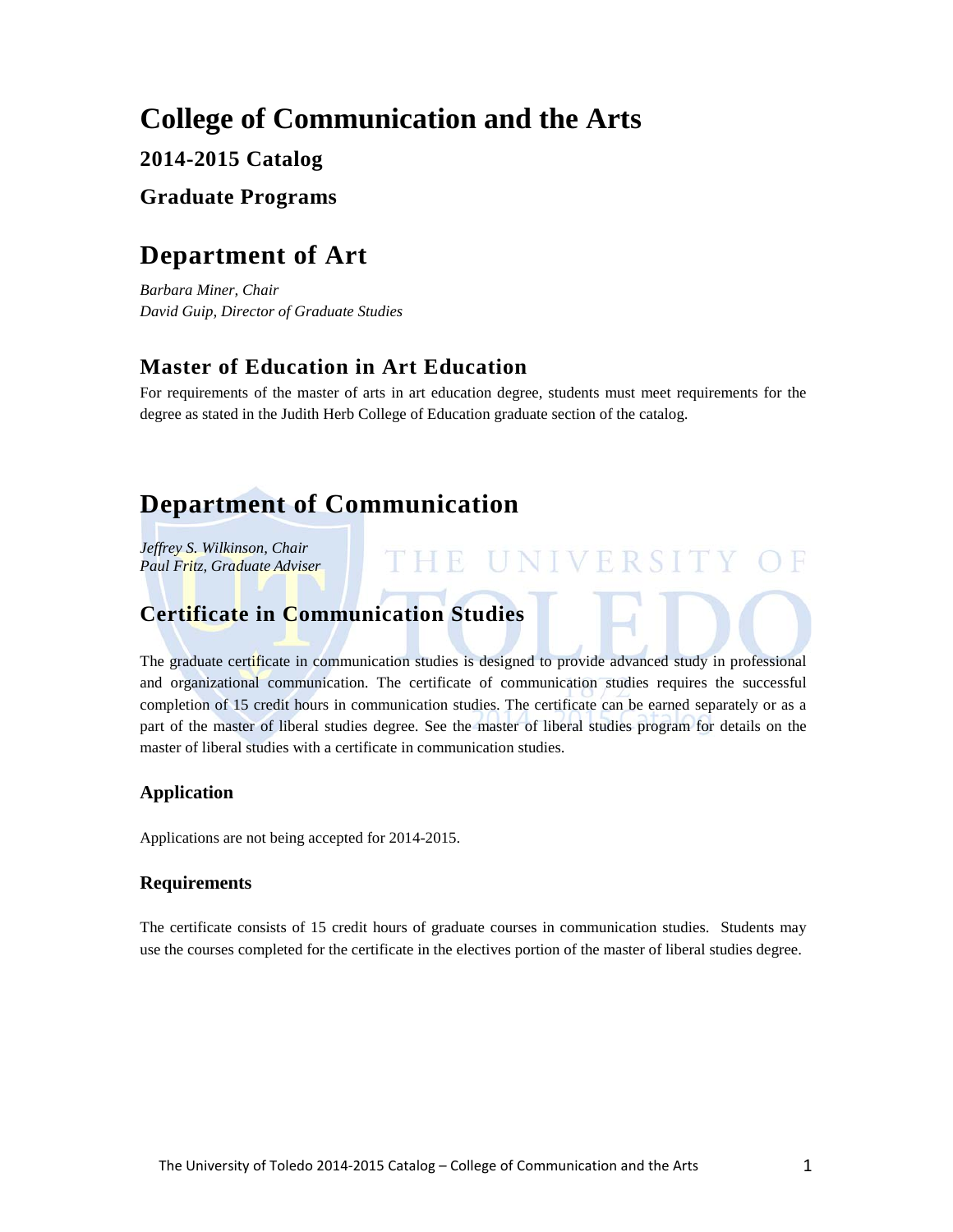### **Curriculum**

| COMM 6210 Principles and Practices of Visual Communication3   |  |
|---------------------------------------------------------------|--|
| COMM 6220 Communication, Technology, and Society3             |  |
| COMM 6230 Communication, Propaganda, and Persuasion3          |  |
| COMM 6240 Communication, Ethics, and the Workplace3           |  |
| COMM 6250 Correcting Conflict Communication in Organizations3 |  |
| COMM 6260 Business, Communication and Technology3             |  |
| COMM 6270 Special Topics in Communication Studies3            |  |

## **Department of Music**

*Jason Stumbo, Chair David Jex, Graduate Adviser*

### **Master of Music in Performance Degree**

For the master of music in performance degree, students must take a minimum of 30 hours of formal course work. Of the 30 hours, a minimum of 10 hours is required in applied study, leading to a graduate recital. In addition, students will be advised to select a balance of courses (minimum of 10 hours) among music theory, music history and literature, and pedagogy. The remaining 10 hours include the required Graduate Studies in Music course - MUS 5900 (three hours), ensembles (two hours), a document (two hours) and electives (three hours).

Applicants are required to audition for the applied faculty. A diagnostic music theory and history exam will be administered before the first semester of enrollment. Applicants should have the minimum undergraduate GPA (2.70) required by the College of Graduate Studies for admission to the program. Applicants who do not have a minimum undergraduate GPA of 2.70 are required to take the GRE and report the results to the College of Graduate Studies and the department. 5 Catalog

### **Master of Music in Performance Degree Requirements**

### **Classical Track**

#### 1. **Required Music Course (3 hours)**

MUS 5900 Graduate Studies in Music ............................ 3 MUS 6000 Masters Recital [0 credit hours] Students must be registered for applied music during the

semester in which the recital is given.

### 2. **Music Electives (minimum of 10 hours)**

Graduate courses in music theory, music history and literature and pedagogy. The choice of courses will be determined in consultation with the graduate adviser, acting on behalf of the departmental graduate committee. Courses usually selected include:

MUS 5610 Analytical Techniques .................................3 MUS 5630 Counterpoint: Comparison of Styles............3 MUS 5410 Music History & Literature - World Music 3 MUS 5490 Music History & Literature – 2oth Century.3 MUS 5590 Piano Pedagogy............................................3

Plus special topics and seminars in music theory, history and pedagogy

The University of Toledo 2014-2015 Catalog – College of Communication and the Arts 2